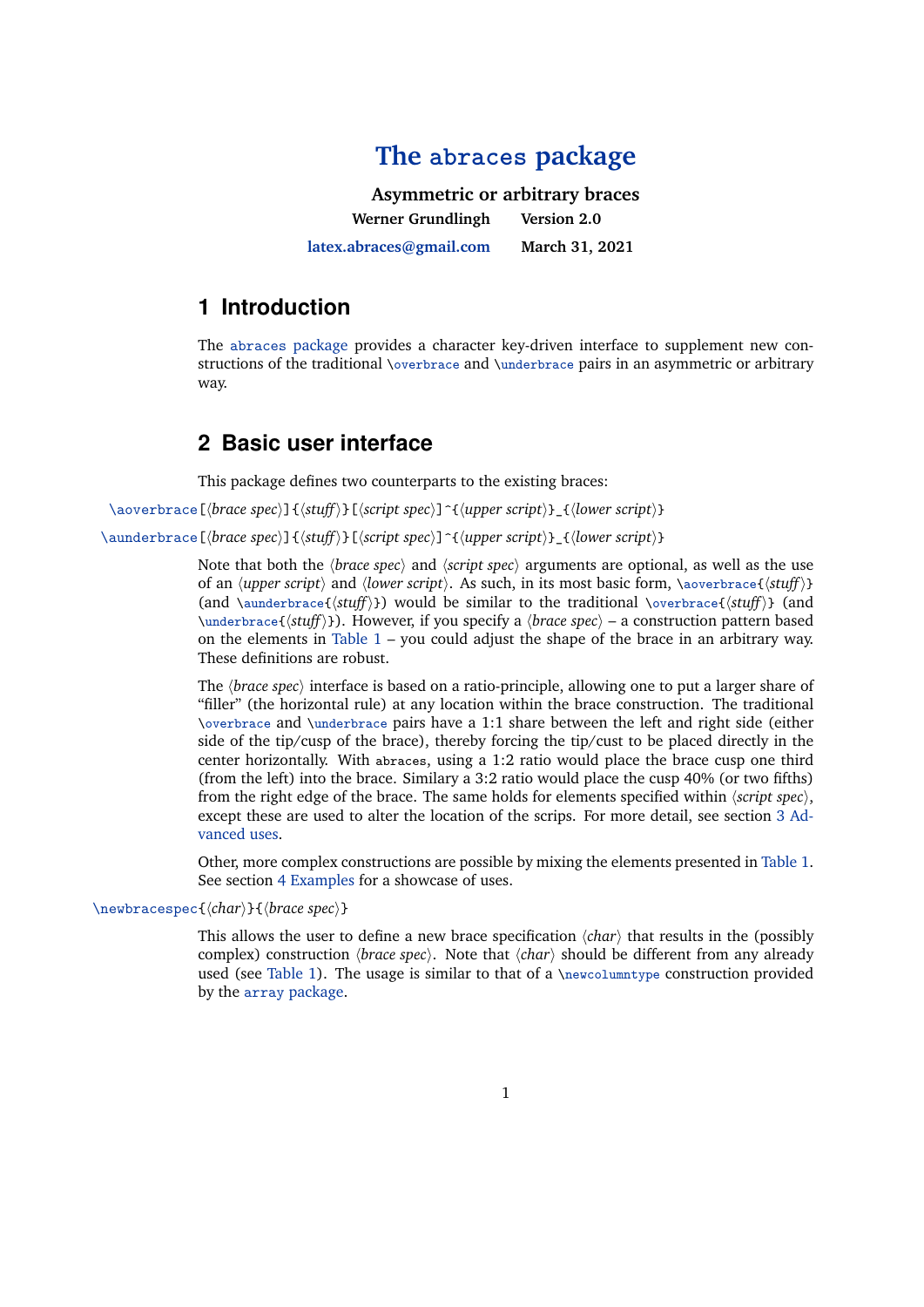<span id="page-1-0"></span>

| $\langle spec \rangle$ character                     | Output                                                                         |
|------------------------------------------------------|--------------------------------------------------------------------------------|
| 1                                                    | $\sim$ (left upward brace)                                                     |
| L                                                    | (left downward brace)                                                          |
| r                                                    | $\sim$ (right upward brace)                                                    |
| R.                                                   | (right downward brace)                                                         |
| U                                                    | $\sim$ (upward cusp)                                                           |
| D                                                    | (downward cusp)                                                                |
| , $\lfloor \langle len \rangle \rfloor$              | (downward end with optional $\langle len \rangle$ gth control)                 |
| ' [ $\langle len \rangle$ ]                          | $\blacksquare$ (upward end with optional $\langle len \rangle$ gth control)    |
| ∩                                                    | (single) Empty fill                                                            |
| $1, \ldots, 9$                                       | Copies of regular fill —                                                       |
| $\mathbb{Q}\{\langle stuff\rangle\}$                 | Places $\langle$ <i>stuff</i> $\rangle$ into brace                             |
| $\frac{1}{\text{Re}}$                                | Regular fill of length $\langle len \rangle$                                   |
| $*(\langle num \rangle) \{ \langle stuff \rangle \}$ | Repeat $\langle$ <i>stuff</i> $\rangle$ a total of $\langle num \rangle$ times |

Table 1: Character specifications within  $\langle$ *brace spec* $\rangle$  used to construct braces.

By default, any scripts will be placed at the cusp (D when providing a *{lower script}* via \_ or U when providing an h*upper script*i via ^) of the brace. If you use more than one cusp within your  $\langle brace\ spec \rangle$ , you can separate scripts using  $\&$  which will place them above/below subsequent brace cusps, similar to separating columns within a tabular.

#### \bracecolor{ $\langle spec \rangle$ }

If you're interested in using any form of colour, \bracecolor will allow you to change the brace colour via an @-insertion (for example, @{\bracecolor{red}} would yield a red brace from that point onward). Regular script colouring can still be achieved using \color or \textcolor. The motivation here is that elements within the @-insertions are grouped; \bracecolor uses \aftergroup to re-insert the use of \color.

If the package is loaded with the overload option

```
\usepackage[overload]{abraces}
```
the traditional \overbrace/\underbrace pairs are redefined to be equivalent to \aoverbrace and \aunderbrace, respectively, via a straight-forward \let:

```
\let\overbrace\aoverbrace
\let\underbrace\aunderbrace
```
#### **3 Advanced uses**

There are some cases where you don't want to place elements exactly at the tip(s) of the brace(s). Maybe it's because you don't have any tips on your braces, or need to write other information around the tips. To that end, the second optional  $\langle script\ spec \rangle$  argument is provided where you can specify a new sequence that may differ from the original brace specification. Without any tips, for example, one could write  $\alpha = L1R$  {a + b + \cdots +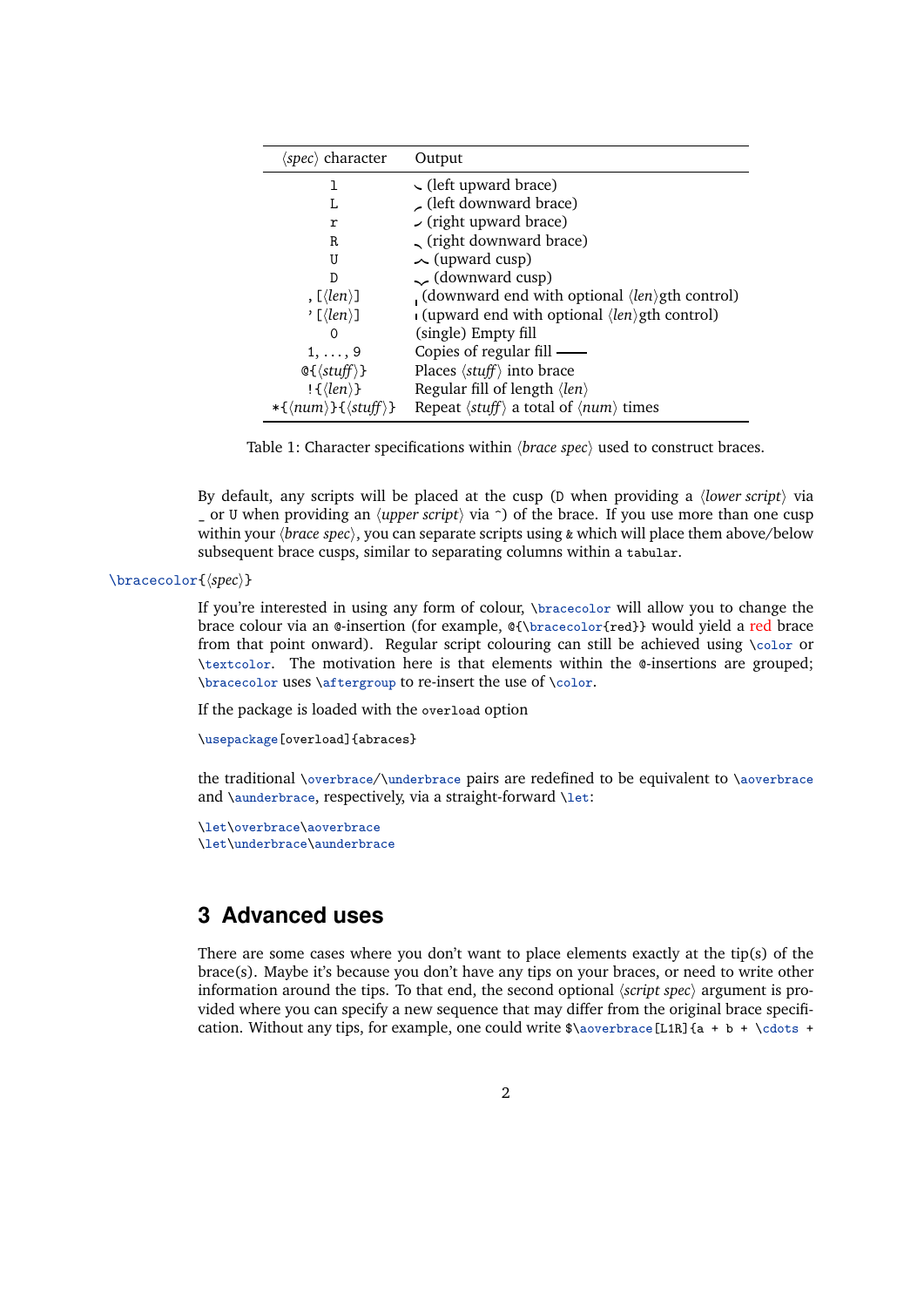<span id="page-2-0"></span> $z$ [U]^{\text{26 terms}}\$ to denote a grouping of elements:

$$
\overbrace{a+b+\cdots+z}^{\text{26 terms}}
$$

More detailed examples are covered in section 4 Examples.

#### **4 Examples**

Some basic examples of the types of braces that can be constructed using abraces:

```
\newcommand{\FnD}{%
  \textrm{The quick brown fox jumped over the lazy dog}}
```
• \aoverbrace{\FnD} (traditional \overbrace):

The quick brown fox jumped over the lazy dog

- \aunderbrace{\FnD} (traditional \underbrace): The quick brown fox jumped over the lazy dog
- $\bullet$  \aoverbrace[L3U1R]{\FnD}: The quick brown fox jumped over the lazy dog
- \aoverbrace[\*{6}{0}l1D1r\*{5}{0}]{\FnD}: The quick brown fox jumped over the lazy dog
- \aunderbrace[l2D1r000@{\bracecolor{blue!70!black}}l1D2r]{\FnD}: The quick brown fox jumped over the lazy dog
- $\{\Phi\}:$ The quick brown fox jumped over the lazy dog
- $\bullet$  \aoverbrace[L1R]{\FnD}: The quick brown fox jumped over the lazy dog
- \aunderbrace[L1U3R]{\FnD}: The quick brown fox jumped over the lazy dog
- $\overline{\{\nabla \cdot f(\zeta_0)\}:\nabla \cdot f(\zeta_0) = \frac{1}{\sigma^2}$ The quick brown fox jumped over the lazy dog
- \aoverbrace[L5\*{3}{01}05U50\*{3}{10}5R]{\FnD}:  $\overline{z}$  =  $\overline{z}$  =  $\overline{z}$  =  $\overline{z}$  =  $\overline{z}$  =  $\overline{z}$  =  $\overline{z}$  =  $\overline{z}$  =  $\overline{z}$  =  $\overline{z}$  =  $\overline{z}$  =  $\overline{z}$  =  $\overline{z}$  =  $\overline{z}$  =  $\overline{z}$  =  $\overline{z}$  =  $\overline{z}$  =  $\overline{z}$  =  $\overline{z}$  =  $\overline{z}$  =
- \aunderbrace[l1@{\hspace{5em}}2D2@{~\ldots~}1r]{\FnD}: The quick brown fox jumped over the lazy dog
- \aunderbrace[l1R@{\bracecolor{red!80!white}}L1r]{\FnD}: The quick brown fox jumped over the lazy dog
- $\bullet$  \aoverbrace[,1D!{5em},]{\FnD}:

{z The quick brown fox jumped over the lazy dog

Some more advanced techniques of adding content to the brace cusps:

• \aoverbrace[L1U2R]{\FnD}^{\text{one-third of the way}}: one-third of the way

The quick brown fox jumped over the lazy dog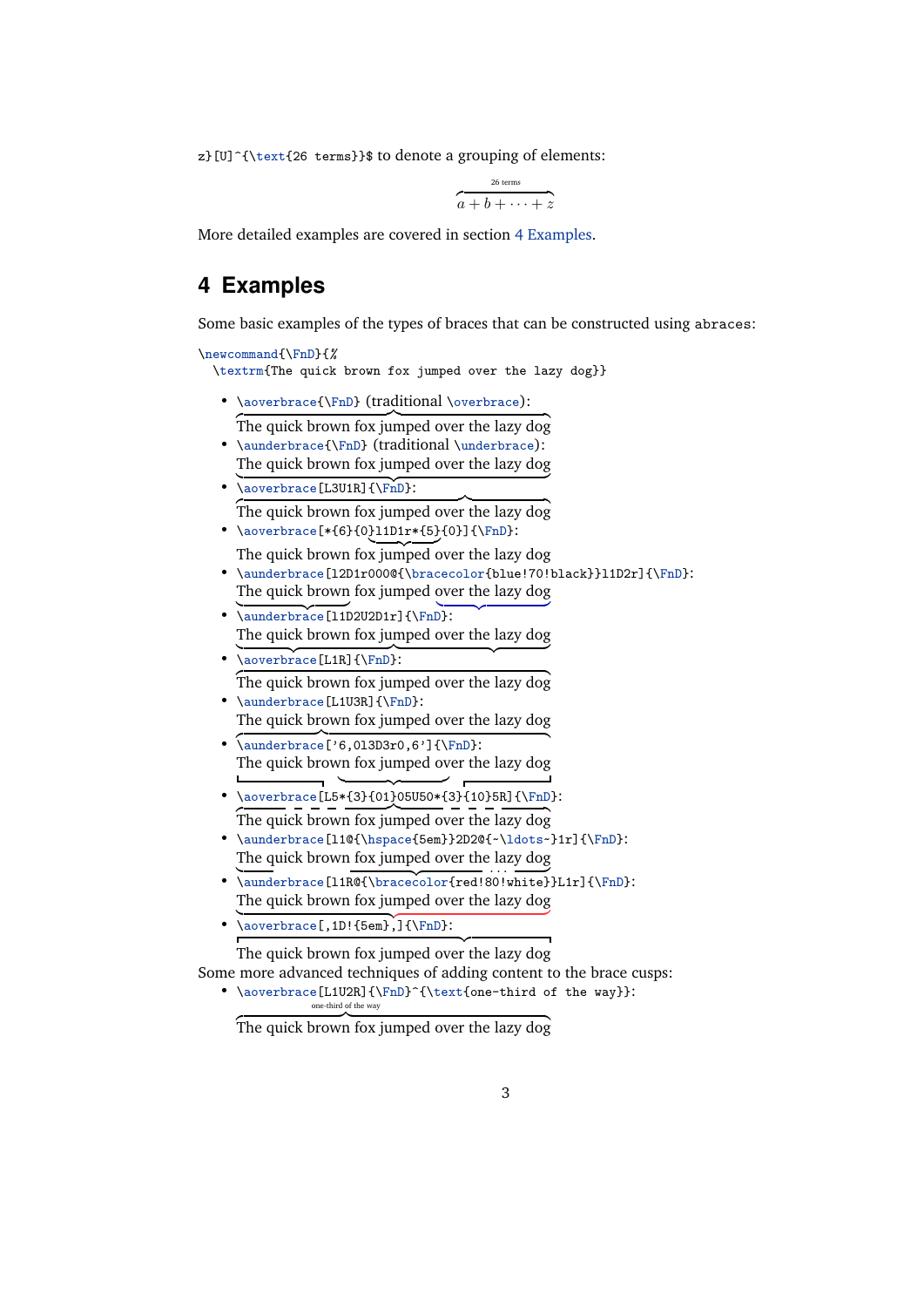```
• \aoverbrace[L1U1D1U1R]{\FnD}^{\text{left} & \text{right}}:
                                  right
  The quick brown fox jumped over the lazy dog
• \aoverbrace[L1U1D1U1R]{\FnD}
  [L1U1U1U1R]^{\text{left} & \text{middle} & \text{right}}:
                      middle right
  The quick brown fox jumped over the lazy dog
• \newbracespec{u}
     {@{\hspace{-.5\bracecusplen}}U@{\hspace{-.5\bracecusplen}}}
  \newbracespec{d}
     {@{\hspace{-.5\bracecusplen}}D@{\hspace{-.5\bracecusplen}}}
  $\aunderbrace
     [00l2@{\hspace{-\bracecusplen}}1r]{% \aunderbrace brace script
        \aoverbrace
            [L1@{\hspace{-\bracecusplen}}1R000]% \aoverbrace brace script
            {\FnD}% stuff
            [1u13]% \aoverbrace script spec
            ^{2/5}% \aoverbrace upper script
     }
  [43d3]% \aunderbrace script spec
  _{3/5}$% \aunderbrace lower script:
          2/5
  The quick brown fox jumped over the lazy dog
                    | }
3/5
• \newbracespec{a}{@{\hspace{-.5\bracecusplen}}D}
  \newbracespec{z}{D@{\hspace{-.5\bracecusplen}}}
  \aunderbrace[l1r]{\FnD}
  [a1z]_{\text{\frac{far left}} \& \text{\llap{far right}}:
  The quick brown fox jumped over the lazy dog
  far left far left til andre større større større større større større større større større større større størr
  far left far right
```
Here is a real-world example where "breaking" a brace across lines is required to indicate a continuous grouping of objects. This example $^1$  constructs two open-ended  $\setminus$ aoverbraces that "span" multiple lines:

$$
f(x) = a_0 + a_1x + a_2x^2 + a_3x^3 + a_4x^4 + \dots + a_{i-1}x^{i-1} + \dots + a_{i+1}x^{i+1} + \dots + a_{n-1}x^{n-1}
$$

\usepackage{amsmath}*% http://ctan.org/pkg/amsmath %...* \begin{multline\*}  $f(x) = a_0 + a_1 x + a_2 x^2 +$  $\overline{\L1U1@{-\ldots}}$  ${a_3 x^3 + a_4 x^4 + \dots +$  $a_{i} - 1} x^{i - 1} + \qquad u$ 

<sup>&</sup>lt;sup>1</sup>Taken from the question \overbrace [split across multiple lines](http://tex.stackexchange.com/q/25510/5764) on the TeX StackExchange network.